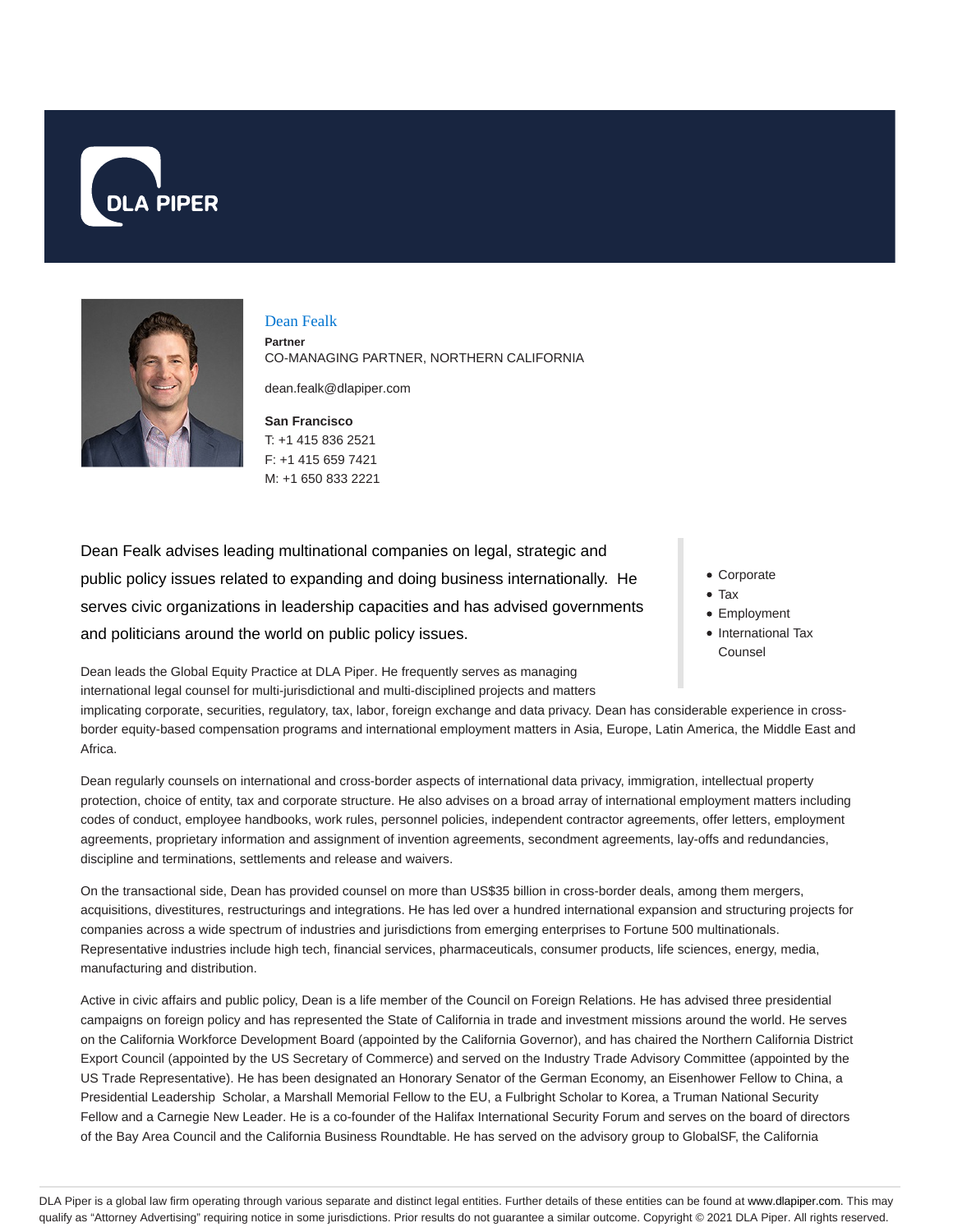Economic Strategy Panel, the Finance Council of the California Democratic Party, the Executive Committee for International Law of the State Bar of California and the Council for International Trade of the California Chamber of Commerce. Dean is a graduate of Leadership San Francisco and Harvard Business School's Executive Leadership Program.

Dean is a member of DLA Piper's North American Pro Bono Committee.

#### VITA

California

# Empfehlung

The Los Angeles and San Francisco Daily Journal has selected Dean for its lists of California's "Top 20 Attorneys under 40" and "Top 75 Labor & Employment Lawyers." The Silicon Valley/San Jose Business Journal has named him to its list of "40 Under 40" movers and shakers in the Silicon Valley who impact their businesses and communities. The US-Spain Council designated him among the next generation of American leaders. The New Leaders Council selected Dean for its "40 under 40 Leadership Award," celebrating young leaders across the nation for their involvement in entrepreneurship, advocacy, media and politics.

# Berufserfahrung

Prior to joining DLA Piper, Dean practiced at leading international law firms in both Silicon Valley and Asia.

Earlier in his career, Dean served as a consultant to the World Bank and taught as an adjunct professor or guest lecturer at law schools in the US and abroad. While in law school, Dean was the first US citizen to clerk at the Constitutional Court of Korea. He also externed for Chief Federal District Judge Bernard A. Friedman and at the US Department of Justice.

#### Ausbildung

- J.D., University of California, Hastings College of the Law Executive Editor of the Hastings International and Comparative Law Review Piercy C. Towne Scholar
- M.Sc., London School of Economics and Political Science
- Fulbright Scholar, Korea
- B.A., Michigan State University

## **Mitgliedschaften**

- The Council on Foreign Relations
- The Halifax International Security Forum
- Aspen Institute, Socrates Program

## Civic and Charitable

- Member, California Workforce Development Board
- Board of Directors, Bay Area Council
- Board of Directors, California Business Roundtable
- Advisory Board, GlobalSF
- Member, past chair, Northern California District Export Council, US Department of Commerce
- Member, Industry Trade Advisory Committee, USTR and US Department of Commerce
- DLA Piper National Pro Bono Committee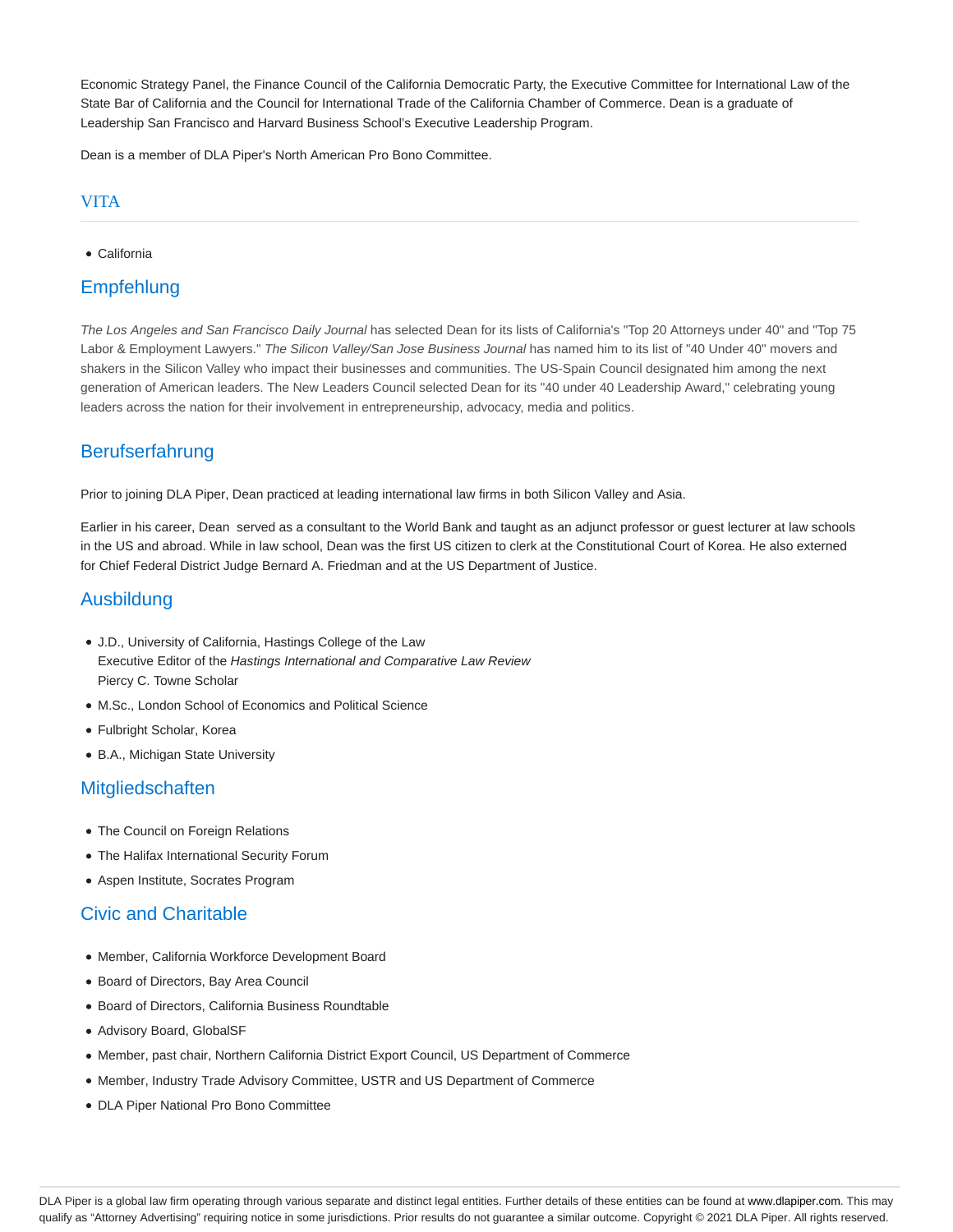He has served as a consultant to the World Bank on issues of regulatory reform and business climate and has taught as an adjunct professor or guest lecturer at the law schools of UC Berkeley, UC Hastings, Santa Clara University and Kyunghee University.

#### **AKTUELLES**

#### Publikationen

- Author, "Why North America Matters to the Next Generation," the Catalyst, Spring 2016
- "Global Stock Options Overview: Middle East and South Africa," Global Tax Weekly, Wolters Kluwer (June 18, 2015) (Author)
- "Global Stock Options Overview: Central and Eastern Europe, Russia and Scandinavia," Global Tax Weekly, Wolters Kluwer (May 7, 2015) (Author)
- "Global Stock Options Overview: Western Europe," Global Tax Weekly, Wolters Kluwer (April 9, 2015) (Author)
- "Global Engagement for International Clients," The Recorder (July 10, 2014) (Author)
- "Global Civic Engagement For California Attorneys," Daily Journal (June 6, 2014) (Author)
- ''Europe and the Bay Area: Investing in Each Other,'' Bay Area Council Economic Institute (April 2014) (Contributor)
- "Going Global: Employment and Tax Considerations," ExecSense eBook (October 2013) (Co-Author)
- "Incentives from a Foreign Land," Tax Advisor Magazine, (September 2013) (Co-Author)
- . "Tax Complications for Companies Using Equity-Based Compensation," Practical International Tax Strategies, Thompson Reuters (May 2013) (Co-Author)
- . "International Tax and Transfer Pricing Considerations for Equity-Based Incentive Compensation," DLA Piper White Paper (May, 2013) (Co-Author)
- "California's 'Chinese Dream'," The Atlantic (April 26, 2013) (Author)
- "When Jerry Went to China," San Francisco Magazine (April 22, 2013) (Profiled/Interviewed)
- "Treaty spawns opportunities for US firms," Daily Journal (March 18, 2013) (Author)
- "Employing workers in the US," HR Director (September 20, 2012) (Co-Author)

## Seminare und Veranstaltungen

- "California Employment Law Briefing," January 15, 2019 (San Francisco), January 17, 2019 (Silicon Valley) and January 31, 2019 (Los Angeles)
- Introductory Remarks, Opportunities in Information Technology, Entrepreneurship, & Sustainable Development in the Gulf Cooperation Council, Palo Alto, March 31, 2016
- Speaker, Annual Employment Law Briefing, DLA Piper, San Francisco/Palo Alto, January 14 and 21, 2016
- Introductory Remarks, Wharton Entrepreneurs Summit, Palo Alto, November 12, 2015
- Presenter, Transatlantic Innovation and Investment, sponsored by the Konrad Adenauer Stiftung think-tank that included members of the Bundestag, the head of the German IT association (BITCOM), technology CEOs and academics, October 28, 2015
- Speaker/Panelist, Current Trends in Business and Transactional Law, Hastings Business Law Journal sponsored event, October 21, 2015
- Speaker/Panelist, Leadership 101: Learn What it Takes to Be a Lawyer Leader, Bar Association of San Francisco and Barristers Club, August 4, 2015
- Discussion Leader, Wharton Capital Summit, San Francisco, July 15, 2015
- Introduction, "Addressing Domestic Violence in International Child Abduction Cases Under the Hague Convention," DLA Piper Marbury Institute, May 12, 2015
- Moderator, "Democracy Asia: the Call for Strategic Cooperation Between Japan and Korea," with Canadian Foreign Minister John Baird, at Halifax International Security Forum, Halifax, Nova Scotia, November 22, 2014